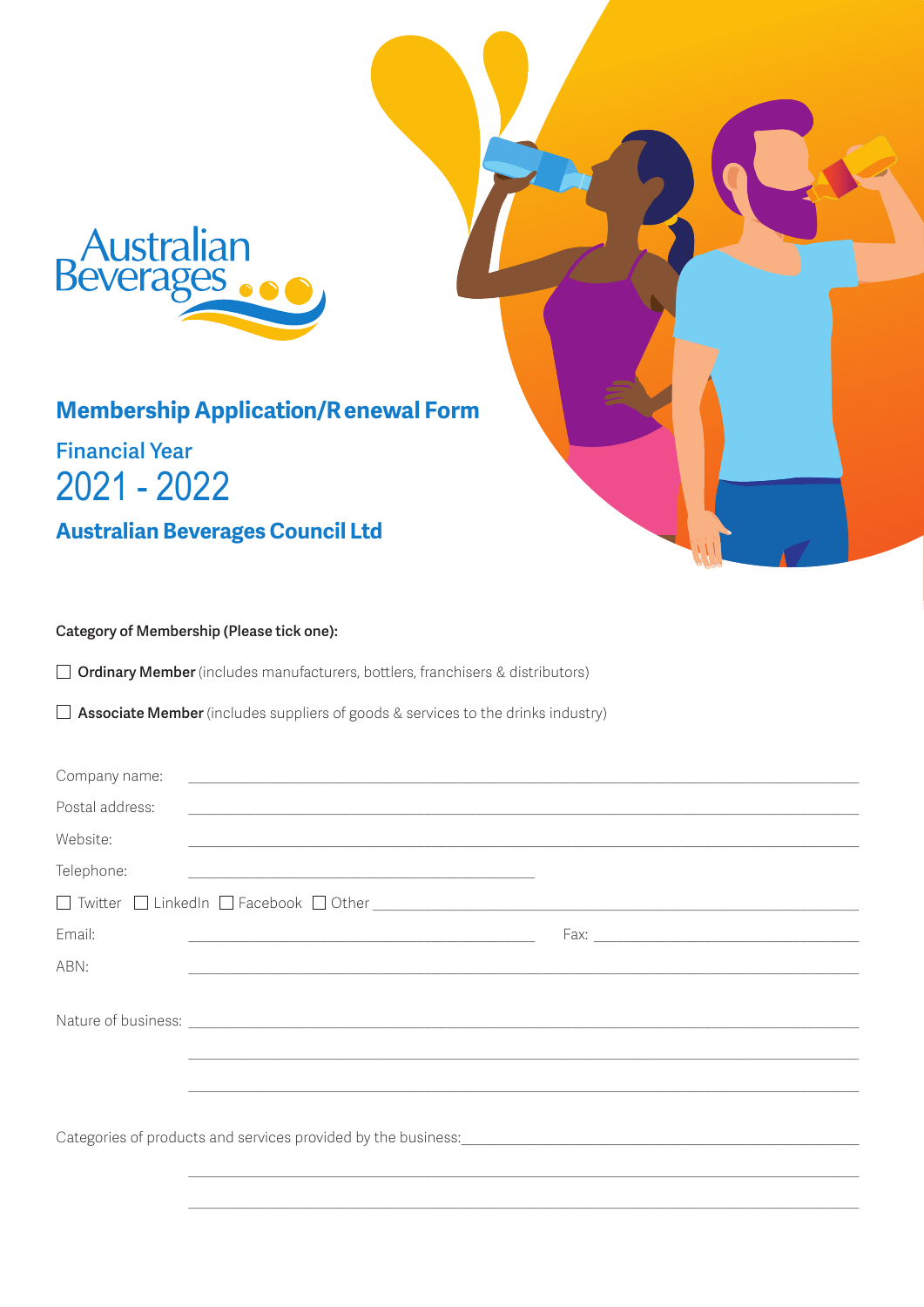

To help us advocate strongly for the industry, we kindly request information related to your physical operations and approximate number of employees at each site across the country. If you have multiple sites, please list these

#### Site 1

Function (bottling, ingredients, concentrates, packaging, professional, R&D, etc.): \_\_

| No. of employees: | <u> 1989 - Jan Sterlinger, fransk politiker (d. 1989)</u>                                                            |
|-------------------|----------------------------------------------------------------------------------------------------------------------|
| Full address:     | <u> 1989 - Jan Samuel Barbara, margaret eta idazlea (h. 1982).</u>                                                   |
| Site 2            |                                                                                                                      |
| Function:         |                                                                                                                      |
| No. of employees: | <u> 1989 - Andrea State Barbara, amerikan personal di sebagai personal di sebagai personal di sebagai personal d</u> |
| Full address:     |                                                                                                                      |
| Site 3            |                                                                                                                      |
| Function:         |                                                                                                                      |
| No. of employees: |                                                                                                                      |
| Full address:     |                                                                                                                      |
|                   |                                                                                                                      |

If you require additional space to capture all operations, please continue in a separate document.

| <b>Main Contact</b>                                           |                                                                                                                |  |
|---------------------------------------------------------------|----------------------------------------------------------------------------------------------------------------|--|
| Name:                                                         |                                                                                                                |  |
| Position:                                                     |                                                                                                                |  |
| Email:                                                        |                                                                                                                |  |
| <b>Accounts/Finance Contact(s)</b>                            |                                                                                                                |  |
| Name:                                                         |                                                                                                                |  |
| Position:                                                     |                                                                                                                |  |
| Email:<br><u> 1989 - Johann Barbara, martxa alemaniar arg</u> |                                                                                                                |  |
| Marketing/Public Affairs/Corporate Affairs Contact(s)         |                                                                                                                |  |
| Name:                                                         |                                                                                                                |  |
| Position:                                                     |                                                                                                                |  |
| Email:                                                        |                                                                                                                |  |
| <b>Environment/Sustainability Contact(s)</b>                  |                                                                                                                |  |
| Name:                                                         |                                                                                                                |  |
| Position:                                                     |                                                                                                                |  |
| Email:                                                        |                                                                                                                |  |
| Technical/Regulatory/Scientific Contact(s)                    |                                                                                                                |  |
| Name:                                                         |                                                                                                                |  |
| Position:                                                     |                                                                                                                |  |
| Email:                                                        | Telephone: The contract of the contract of the contract of the contract of the contract of the contract of the |  |

If you wish to have additional staff added, please provide contact details. We encourage multiple company contacts.